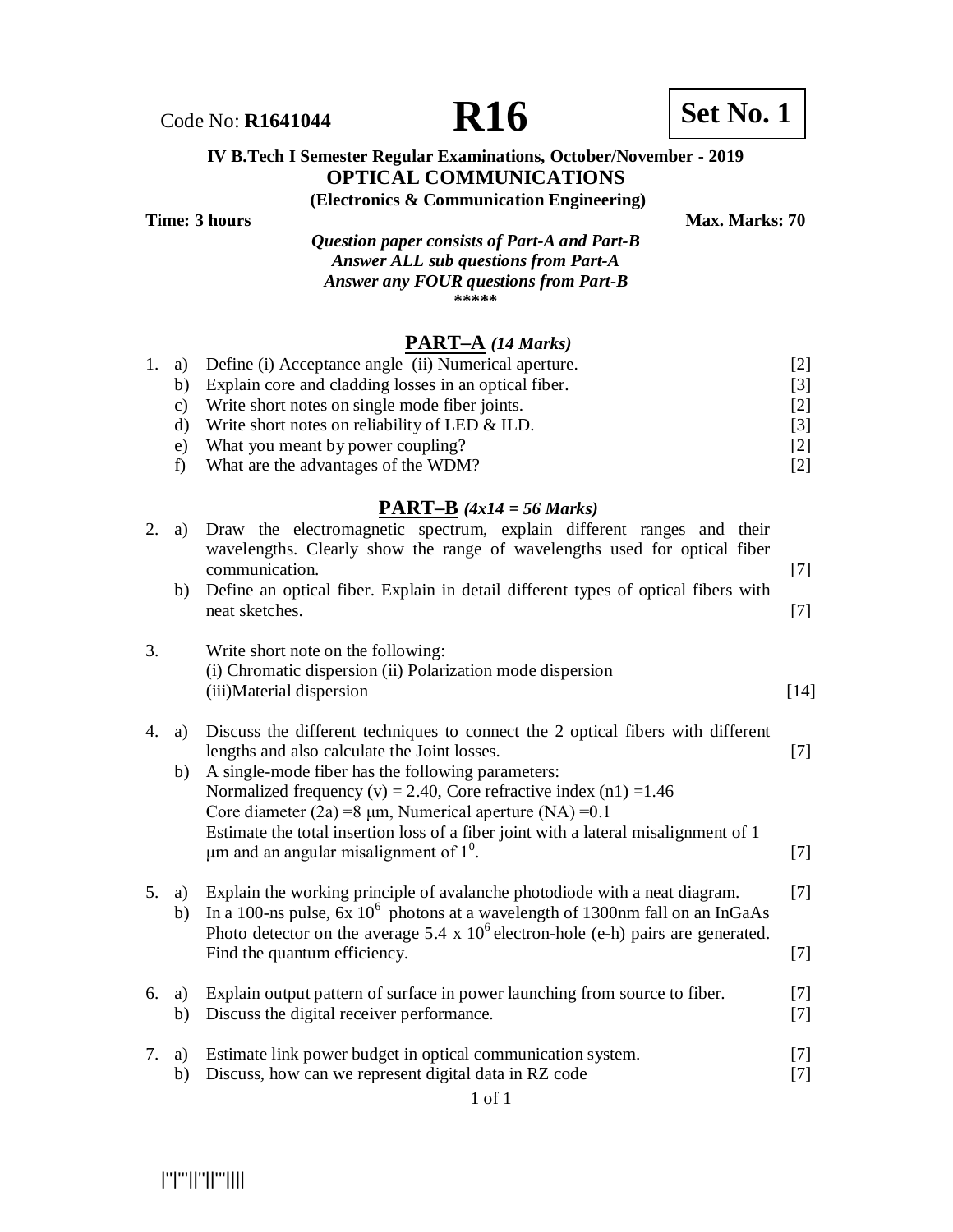Code No: **R1641044 R16 Set No. 2**

## **IV B.Tech I Semester Regular Examinations, October/November - 2019 OPTICAL COMMUNICATIONS**

**(Electronics & Communication Engineering)**

**Time: 3 hours** Max. Marks: 70

*Question paper consists of Part-A and Part-B Answer ALL sub questions from Part-A Answer any FOUR questions from Part-B* **\*\*\*\*\***

## **PART–A** *(14 Marks)*

|    | 1. a) Distinguish the step index fibers $\&$ graded index fibers. | [2]   |
|----|-------------------------------------------------------------------|-------|
| b) | Explain the micro and macro bending.                              | [3]   |
| C) | Write short notes on single mode fiber connectors.                | [2]   |
| d) | Discuss about the temperature effect on Avalanche gain.           | $[2]$ |
| e) | What is equilibrium numerical aperture?                           | [3]   |
| f) | Write short notes on Eye patterns.                                | [2]   |
|    |                                                                   |       |

## **PART–B** *(4x14 = 56 Marks)*

| 2. | a)<br>b) | What are the major problems encountered in the early development of optical<br>communication for the practical use? Explain.<br>Discuss the total internal reflection in OFC using Snell's law.                                                                                                                                                          | $[7]$<br>$[7]$ |
|----|----------|----------------------------------------------------------------------------------------------------------------------------------------------------------------------------------------------------------------------------------------------------------------------------------------------------------------------------------------------------------|----------------|
| 3. | a)<br>b) | Explain the material dispersion in optical wave guides.<br>Glass fiber exhibits material dispersion given by $\lambda^2(d^2 \text{ n1}/d \lambda 2)$ of 025.<br>Determine material dispersion parameter at a wavelength of 0.85µm and estimate<br>rms pulse broadening/km for good LED source with an rms spectral width of 20<br>nm at this wavelength. | $[7]$<br>$[7]$ |
| 4. | a)<br>b) | Discuss about multimode fiber joints.<br>Explain different splicing techniques                                                                                                                                                                                                                                                                           | $[7]$<br>$[7]$ |
| 5. | a)<br>b) | Explain briefly about LED structures.<br>The quantum efficiency of an InGaAs PIN diode is 80% in the wave length range<br>between 1300nm and 1600nm. Compute the range of responsivity of the PIN<br>diode in the specified wavelength range.                                                                                                            | $[7]$<br>$[7]$ |
| 6. | a)<br>b) | Derive the equation of power coupled into step indexed optical fiber from the<br>LED as source.<br>Explain the fundamentals of digital signal transmission.                                                                                                                                                                                              | $[7]$<br>$[7]$ |
| 7. | a)<br>b) | Discuss system considerations in point to point optical link.<br>Compare the advantages and disadvantages of using WDM in an optical fiber<br>communication system.                                                                                                                                                                                      | $[7]$<br>$[7]$ |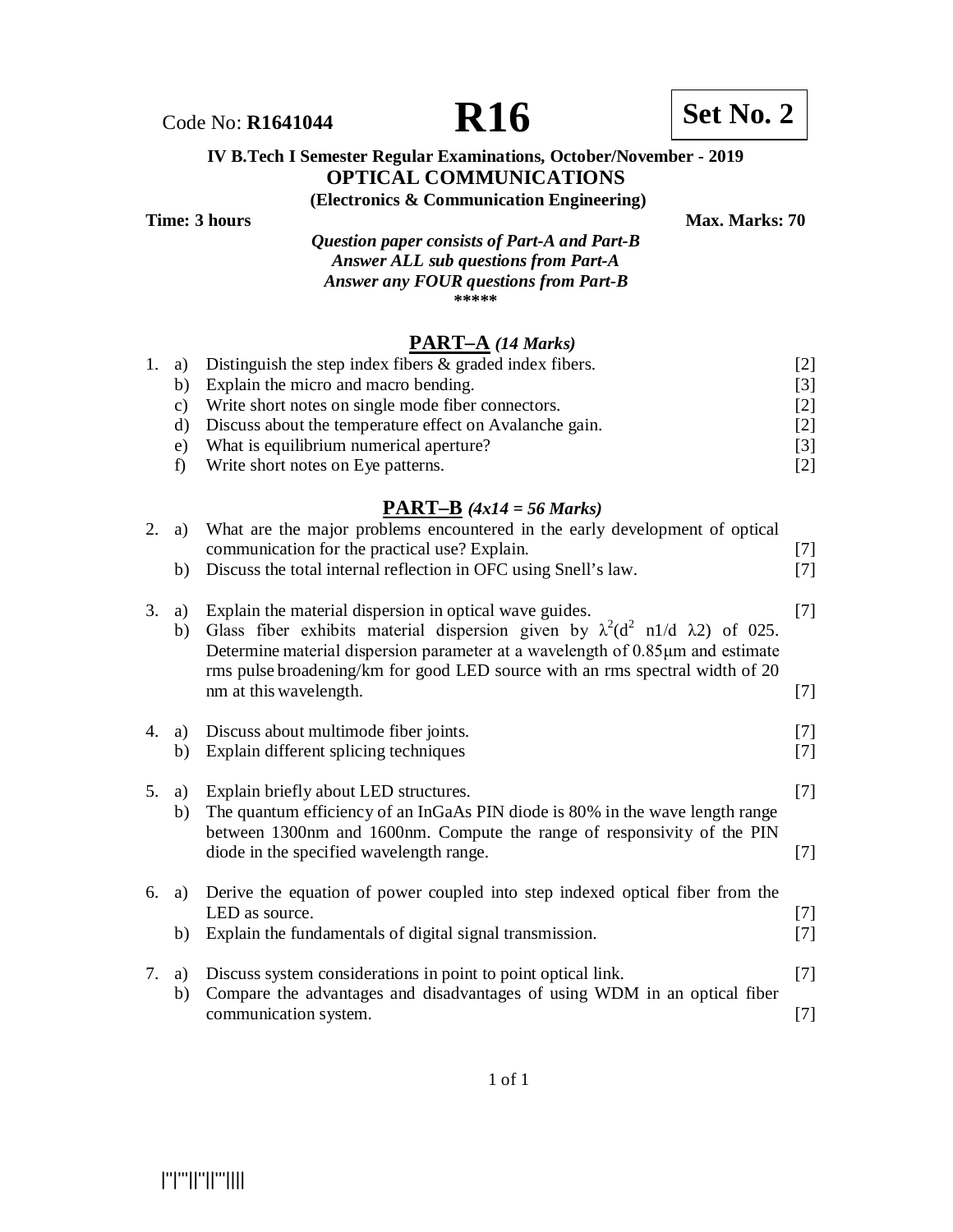Code No: **R1641044 R16 Set No. 3**

### **IV B.Tech I Semester Regular Examinations, October/November - 2019 OPTICAL COMMUNICATIONS**

**(Electronics & Communication Engineering)**

**Time: 3 hours** Max. Marks: 70

*Question paper consists of Part-A and Part-B Answer ALL sub questions from Part-A Answer any FOUR questions from Part-B* **\*\*\*\*\***

## **PART–A** *(14 Marks)*

|    |                                                                   | 121                 |
|----|-------------------------------------------------------------------|---------------------|
| b) | What are different fiber materials used in optical communication? | <u>[2]</u>          |
| C) | Mention the optical fiber connector types.                        |                     |
|    | Define responsivity and quantum efficiency.                       |                     |
| e) | Define diffusion length and carrier lifetime.                     | $\lceil 3 \rceil$   |
|    | What is the necessity of WDM in optical communication system?     | <u>[2]</u>          |
|    | 1. a)                                                             | What are skew rays? |

## **PART–B** *(4x14 = 56 Marks)*

| 2. | a)       | Define numerical Aperture. How to calculate numerical aperture of a given<br>fiber? Explain.                                                                                                                                                          | $[7]$          |
|----|----------|-------------------------------------------------------------------------------------------------------------------------------------------------------------------------------------------------------------------------------------------------------|----------------|
|    | b)       | A silica optical fiber with a core diameter large enough to be considered by ray<br>theory analysis has a core refractive index of 1.50 and a cladding refractive<br>index of 1.47. Determine: (i) the critical angle at the core-cladding interface; |                |
|    |          | (ii) the NA for the fiber; (iii) the acceptance angle in air for the fiber.                                                                                                                                                                           | $[7]$          |
| 3. |          | Explain all four types of distortion mechanisms in optical communication.                                                                                                                                                                             | $[14]$         |
| 4. | a)<br>b) | Write about fiber alignment $\&$ joint losses.<br>Explain the need of Expanded Beam Connectors (EBC) and working of EBC.                                                                                                                              | $[7]$<br>$[7]$ |
| 5. | a)<br>b) | Derive the laser diode rate equation.<br>Photons of energy 1.53 x $10^{-19}$ J are incident on a photodiode which has a<br>responsivity of 0.65 A/W. If the optical power level is 10 $\mu$ W, Find the                                               | [9]            |
|    |          | Photocurrent generated.                                                                                                                                                                                                                               | $[5]$          |
| 6. | a)<br>b) | Explain optical receiver and its configuration with a neat sketch.<br>Write note on Probability of error and quantum limit in a optical receiver.                                                                                                     | $[7]$<br>$[7]$ |
| 7. | a)<br>b) | Discuss in detail about the principle of WDM network with suitable diagram.<br>How the attenuation is measured using eye pattern?                                                                                                                     | $[7]$<br>$[7]$ |

|''|'''||''||'''||||